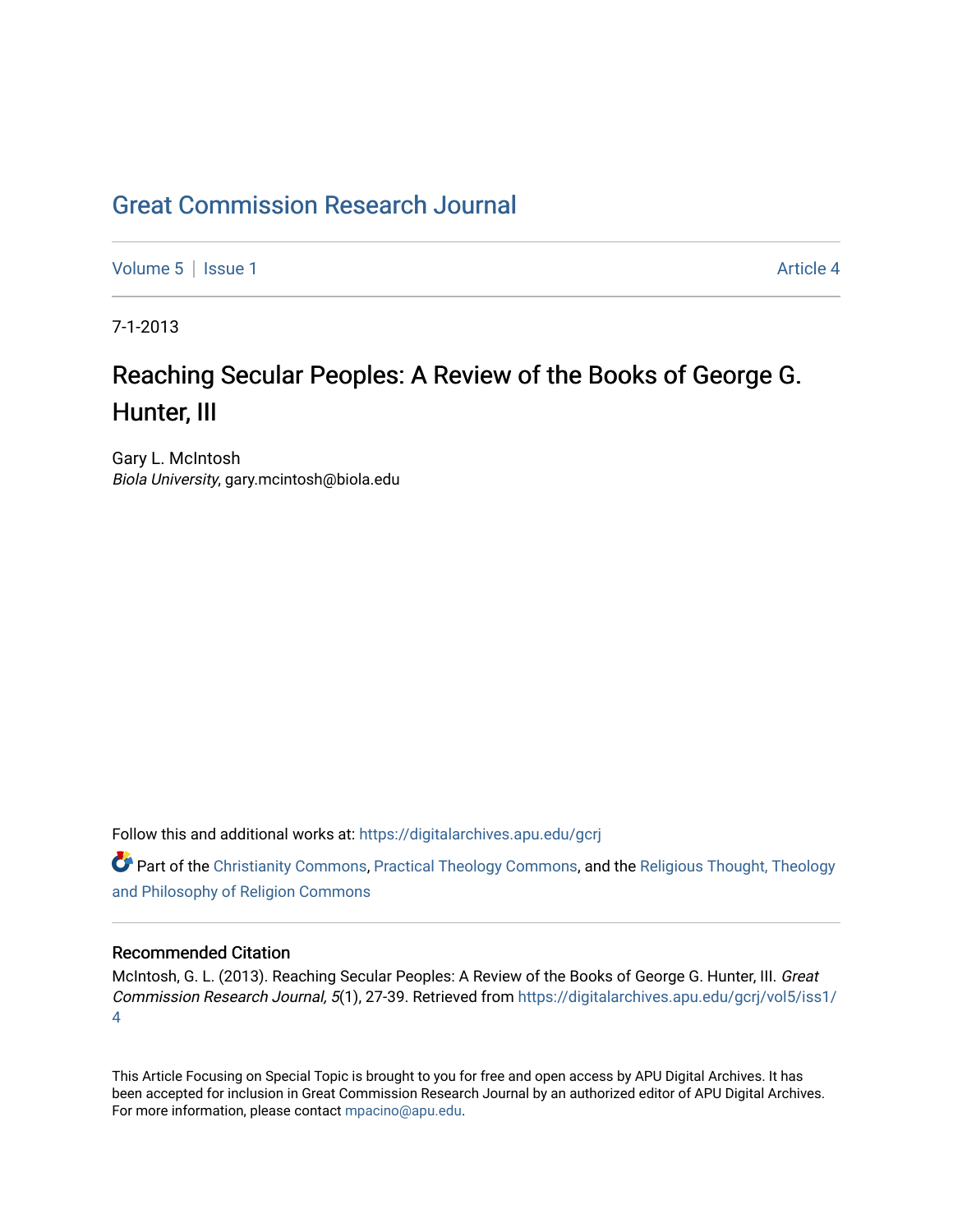#### **REACHING SECULAR PEOPLES: A REVIEW OF THE BOOKS OF GEORGE G. HUNTER III VOL. 5 • NO. 1 • SUMMER 2013**

**27**

Gary L. McIntosh

#### **abstract**

"Reaching Secular Peoples: A Review of the Books of George G. Hunter III" traces the development of the author's thought through his eighteen books (as of June 2011). The review demonstrates that Hunter is the primary interpreter of classic church growth thought to those in the Wesleyan tradition, but he also ably speaks to members of the larger Christian family across all theological spectrums with a spirit of grace, cooperation, and collegiality. While his early books, written between 1971 and 1980, communicated insights from the emerging Church Growth movement to Wesleyans (particularly the people called Methodists), his later books demonstrate his ability to enlarge and extend the categories of church growth thinking. To date no one, to my knowledge, has so ably integrated field research, academic rigor, and sound theology in the field of evangelism and church growth as George G. Hunter III. For the person highly interested in evangelism, reading all of Hunter's books is an enriching experience. This article first appeared in The Asbury Journal in fall 2011, and is used here, with slight editing, with permission.

Reprinted by permission of The Asbury Journal. Fall 2011, Vol. 66 No. 2, 108–119.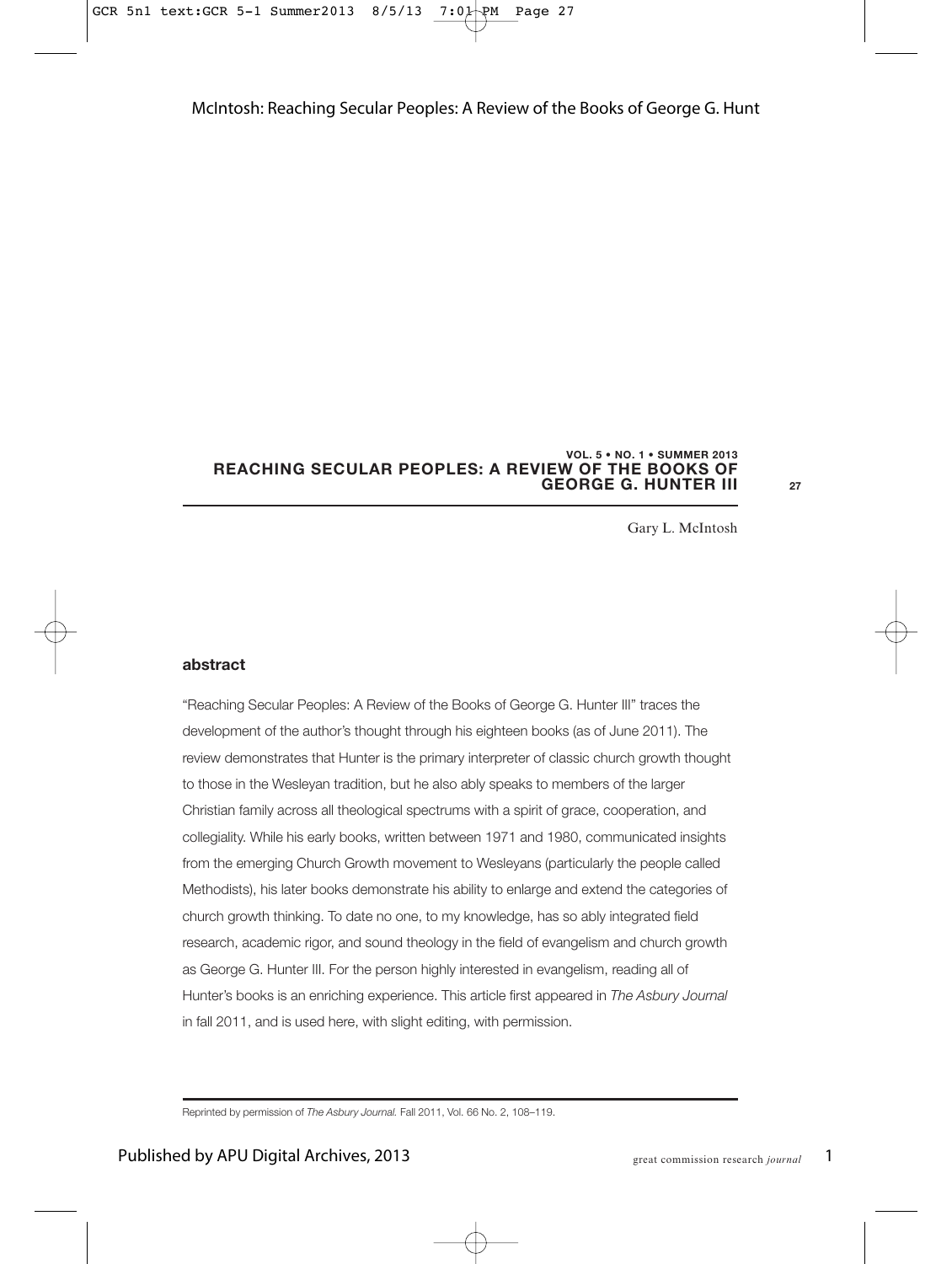Among those who are interested in evangelism in the United States, the name of George G. Hunter III has become legendary. No one, to my knowledge, has explored the evangelization of secular peoples as closely or deeply or broadly in the last half century. Beginning as a college student in the 1960s seeking to win secular weightlifters on muscle beach in Southern California, Dr. Hunter entered into what has become a lifelong journey of discovery. Empowered by early frustrations of being unable to communicate the Gospel of Jesus Christ to secular peoples in Venice, California, he had focused his understanding of several disciplines communication theory, church growth theory, etc.—on the essential task of making disciples. This article will provide a brief overview of his eighteen books (as of 2011). Great Commission Research Journal, Vol. 5, Iss. 1 [2013], Art. 4

#### **rethinking evangelism: a symposium (1971)**

Following his education at Florida Southern College (B.A.), Emory University (B.D.), Princeton Theological Seminary (Th.M.), and Northwestern University (Ph.D.), George G. Hunter served as pastor of two different churches. Between 1965 and 1972, he was Director of Preaching Evangelism and Advocacy of the United Methodist Church's Board of Evangelism and a leader of the New Life Mission. It was at this time that he edited his first book on *Rethinking Evangelism: A Symposium* (1971).

During the early 1970s, the General Board of Evangelism offered training for pastors called New Life Missioner Training School. The purpose of the schools was to train United Methodist pastors to lead New Life Missions. Participants in the training read several books and articles as supplemental material. Over time it became apparent that it would be profitable to make some of the supplemental readings available for wider exposure among United Methodist churches. Thus, the book was born. As editor, Hunter compiled lectures and articles written by Bishop James Armstrong, Donald Soper, Carl Michalson, Canon Bryan Green, and Harry Emerson Fosdick, while writing the introduction and chapter six, "A New Model for Christian Witnessing," himself.

Today it is fashionable to declare that Christendom is dead and that we are now living in a post-Christian age where the older forms of evangelistic outreach no longer work. However, Hunter declared such in 1971 when he wrote, "Christendom is grasping its last breaths, and fundamentalist and pietistic forms of evangelism have largely failed to confront post-Christendom man in his depths or in his systems for change."<sup>1</sup>

<sup>&</sup>lt;sup>1</sup> George G. Hunter III, (ed), Rethinking Evangelism: A Symposium (Nashville, TN: Tidings, 1971), 6.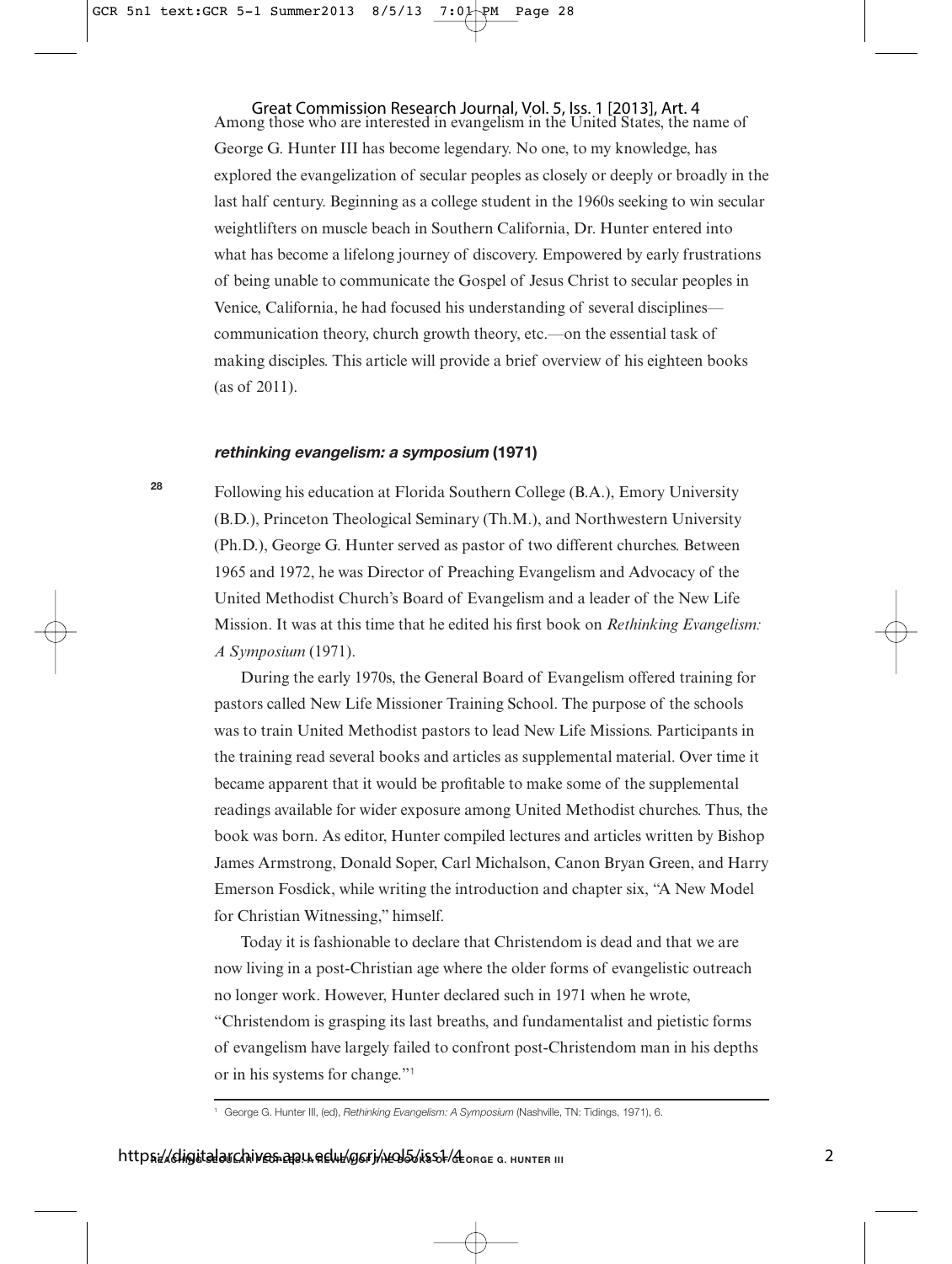#### He also pointed out that popular religion in North America was "essentially a McIntosh: Reaching Secular Peoples: A Review of the Books of George G. Hunt

folk religion" and one that "men approach out of a consumer orientation" for what they get out of it.<sup>2</sup> Thus, to effectively communicate the Good News of the Gospel, Hunter declared that evangelists must (1) take secular culture seriously, (2) communicate the authentic message so that it lodges in popular consciousness, (3) employ secular language in place of religious jargon, (4) respect the sanctity and freedom of human personality (i.e., not coerce or manipulate commitments), (5) particularize the Gospel to individual needs, (6) offer reconciliation of relationships, and (7) see evangelism as the penultimate process toward the ultimate end of making disciples.

Since there is no normative way that people come to Christ, Hunter reminds his readers that "What matters is *not how* men make the great transition *but, that* they make it."<sup>3</sup> Thus, evangelists must not look for the one way to evangelize secular people, but to adapt their evangelistic approach to each person. Adaptations must be made so that the evangelistic pitch relates to the needs, wants, and desires that motive people.<sup>4</sup>

Hunter sees this adaptive approach to evangelism as moving from particular to general rather than from general to particular. The old form of evangelism, according to Hunter, was a deductive one that moved from a general commitment to Christ to particular understandings of how such a commitment impacted war, race, community needs, pollution, or even personal needs. However, secular mankind has changed their way of thinking so that an inductive approach that moves from the particular to the general is more effective. Effective evangelistic approaches start with a person's individual needs and moves from there to a general commitment to Christ as Savior.<sup>5</sup>

The heart of Hunter's thought in *Rethinking Evangelism* is "that evangelism is not an end in itself, but is the handmaid of mission."<sup>6</sup> In using an inductive approach to witnessing, the evangelist invites non-believers to join in following Jesus Christ at a particular point of mission. As the non-believer participates in a particular mission along with a group of Jesus' disciples, he or she experiences a taste of the kingdom. This loving exposure to Christians on a particular mission acts to draw the non-believer toward a general commitment to Christ as Lord and Savior. In many circles today, Hunter's inductive approach from the particular to the general is being called missional, but he was advocating it forty years ago.

<sup>2</sup> Ibid.

- <sup>4</sup> Ibid., 52.
- <sup>5</sup> Ibid., 53.

<sup>3</sup> Ibid., 7.

<sup>6</sup> Ibid., 53–54.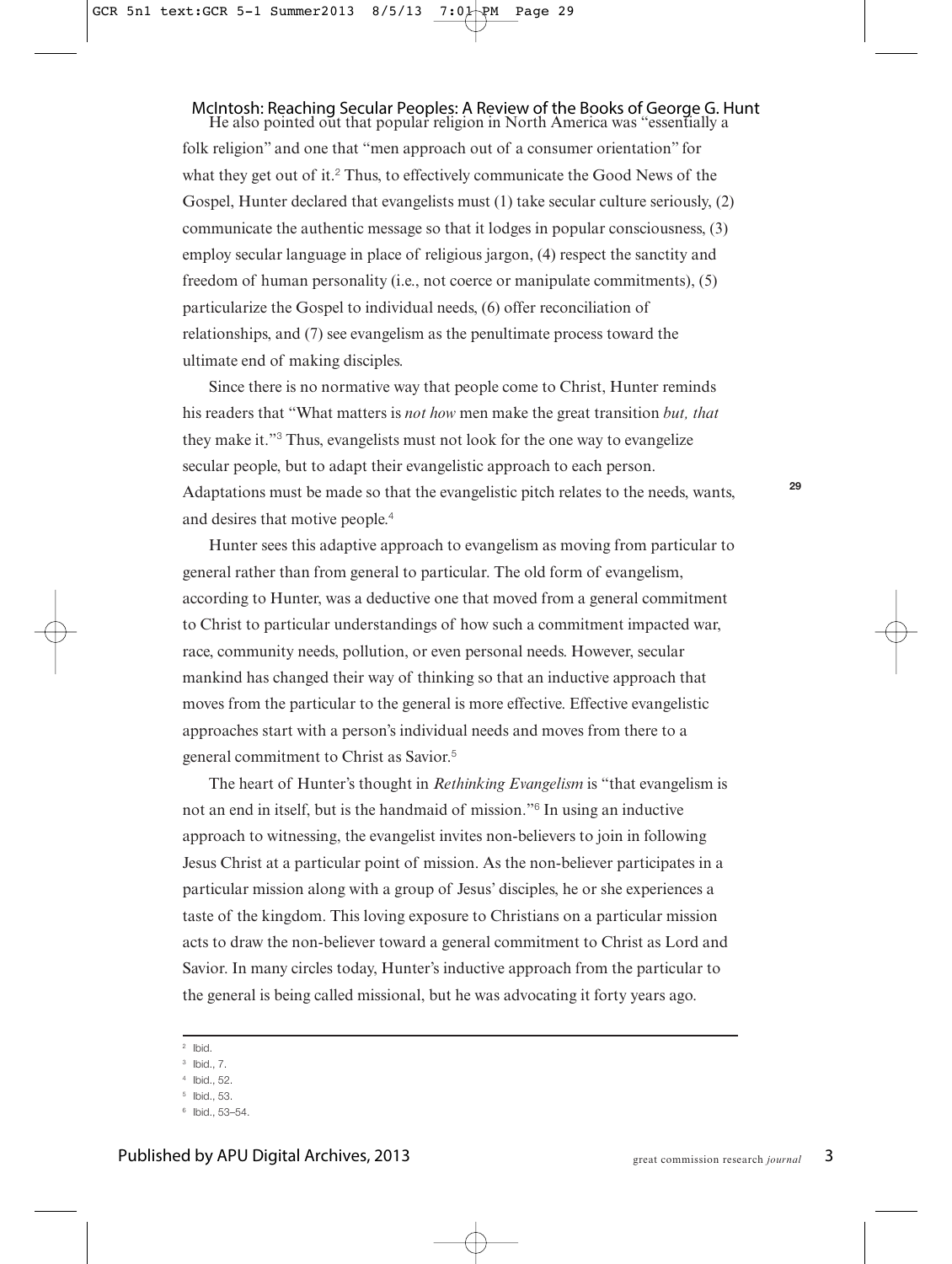#### **focus on evangelism: readings for thinking it through (1978)** Great Commission Research Journal, Vol. 5, Iss. 1 [2013], Art. 4

From 1972 to 1976, George Hunter held the McCreless Chair of Evangelism at the Perkins School of Theology, Southern Methodist University before taking on the role of Secretary for Evangelism of the United Methodist Board of Discipleship. Shortly thereafter he edited *Focus on Evangelism* to bring together helpful resources on evangelism that were not readily available to the average church member. While some Christians felt comfortable using a "canned" approach to evangelism, Hunter recognized that some, perhaps many, church members desired to think it through for themselves. Thus, Hunter pulled together twelve insightful articles to help church leaders "think it through."

The book offers an anthology of ideas by twelve authors answering key evangelistic questions, such as: What is evangelism? What is the matter with preaching? Would Jesus stoop to use canned evangelism? They also look at practical issues, such as the context today for producing Christians, the need to master the art of communication, and how to counsel the seeker.

While he does not contribute any chapter to the book, in the introduction Hunter shows his passion by encouraging the reader to start reaching out to people and "Avoid like the plague this debilitating paralysis of analysis."<sup>7</sup> "The harvest is great," he declares, "and many 'lost' people are receptive, searching, . . . waiting to be 'found' by Christ's holy flock and brought as new disciples into his fold."

Hunter concludes the introduction admonishing readers, "Don't wait until you have everything straight and all of your questions answered before your church reaches out. . . . Above all, do not neglect that empowerment promised by the same Spirit who is now preparing people in the world to hear the Great News and to receive Him and the life of the kingdom."<sup>8</sup>

## **the contagious congregation: frontiers in evangelism and church growth (1979)**

Donald McGavran wrote the foreword to *The Contagious Congregation* and stated, "Here is a rich book couched in pungent English. It talks good sense, makes needed distinctions clearly, and disagrees with erroneous positions courteously. It is good reading." McGavran describes precisely the way George Hunter writes and

**30**

<sup>&</sup>lt;sup>7</sup> George G. Hunter III, (ed), Focus on Evangelism: Readings for Thinking It Through (Nashville, TN: Discipleship Resources, 1978), 8.

<sup>8</sup> Ibid.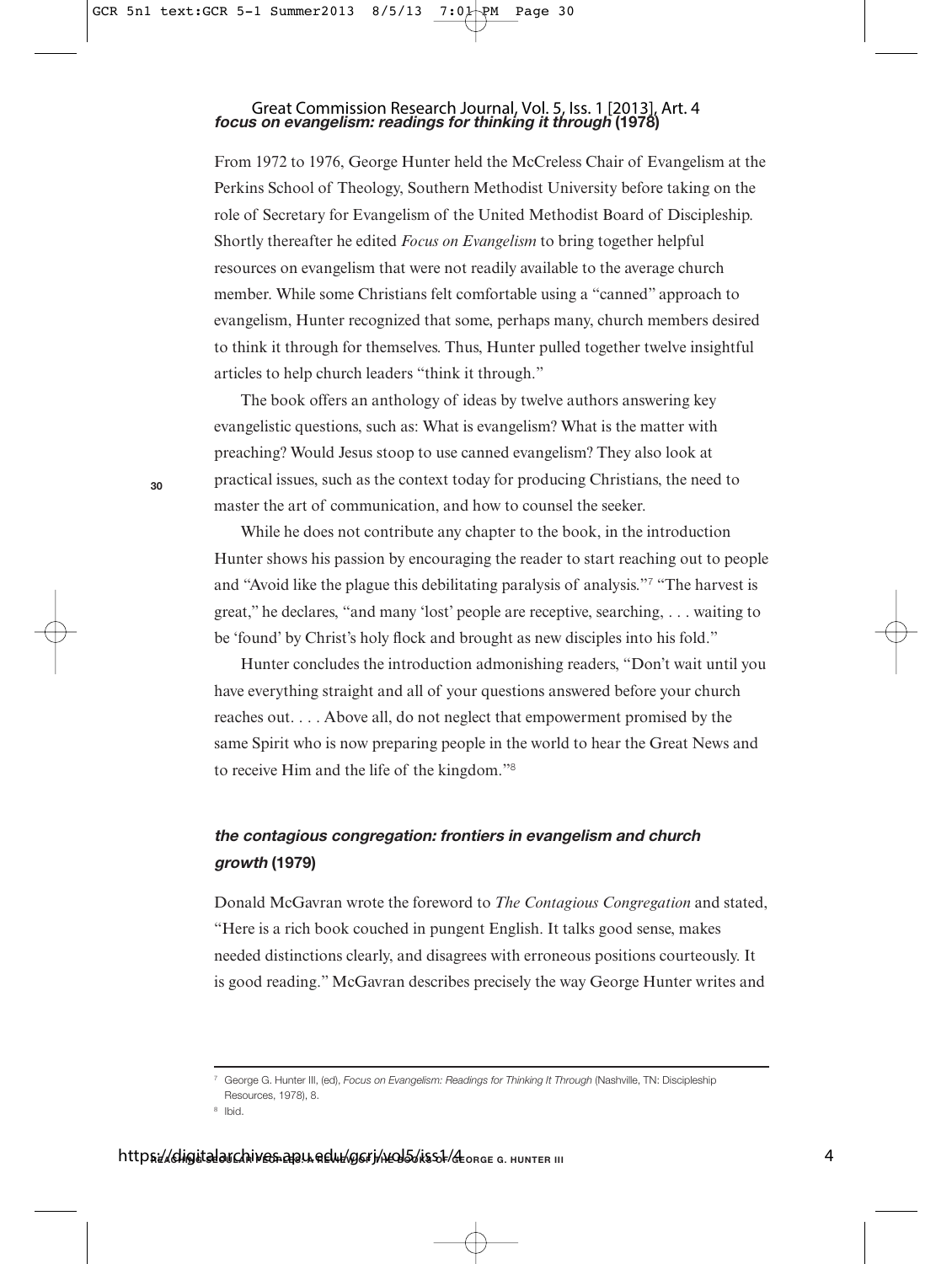speaks, as those who have studied with him and listened to him can attest. Hunter's language is always "vivid, colorful and readable."<sup>9</sup> McIntosh: Reaching Secular Peoples: A Review of the Books of George G. Hunt

As the subtitle explains, George Hunter draws upon his study of church growth thought to present an assertive strategy for reaching people for Christ. During 1977, he had taken a sabbatical to study church growth with McGavran at Fuller's School of World Mission (now intercultural studies). While there he sat in on courses with McGavran, C. Peter Wagner, and Charles Kraft, while also spending much time in private discussion with each. Following the sabbatical, church growth thought started appearing prominently in his writings, as evidenced in *Contagious Congregation,* where he strongly calls attention to the fact that a lack of evangelism coincides with a lack of growth in most churches in the United States. "This is one reason" he writes, "why so many congregations do not grow they do not engage in intentional 'evangelism.' The other reason is that they do engage in evangelism—but in ways which are outmoded, or not 'indigenous' to the culture of the target population."<sup>10</sup>

Hunter's purpose in writing *The Contagious Congregation* was to "inspire and equip the leaders of congregations to evangelize in ways that with integrity really do attract people, that make new disciples, that expand Christ's church, and that make evangelism a credible word and enterprise again."<sup>11</sup>

To fulfill this purpose, Hunter defines evangelism in church growth terms of making disciples and incorporating new believers into Christ's body, a local congregation. He reiterates the importance of using an inductive-mission model, first described in *Rethinking Evangelism,* which begins with people's motivational needs as described in Abraham Maslow's Hierarchy of Human Motives.

Hunter tips his hat to McGavran's church growth theory by including the concepts of resistant-receptive peoples, the need for multiple evangelistic contacts, and the importance of relationships (what McGavran called bridges), but extends the understanding of each as to its empowerment of effective evangelism. He taps into his knowledge of rhetoric, particularly Aristotle's understanding of *ethos, logos,* and *pathos,* to build a proven model for communicating the Gospel to secular resistant people.

Finally, after declaring that "The Church Growth Movement's greatest contribution to this generation's world evangelization will be its stress upon receptivity," Hunter outlines practice indicators to know when people are open to the Gospel and are thus winnable to Christ.

<sup>&</sup>lt;sup>9</sup> George G. Hunter III, The Contagious Congregations: Frontiers in Evangelism and Church Growth (Nashville, TN: Abingdon, 1979), 15.

<sup>10</sup> Ibid., 20.

<sup>11</sup> Ibid., 21.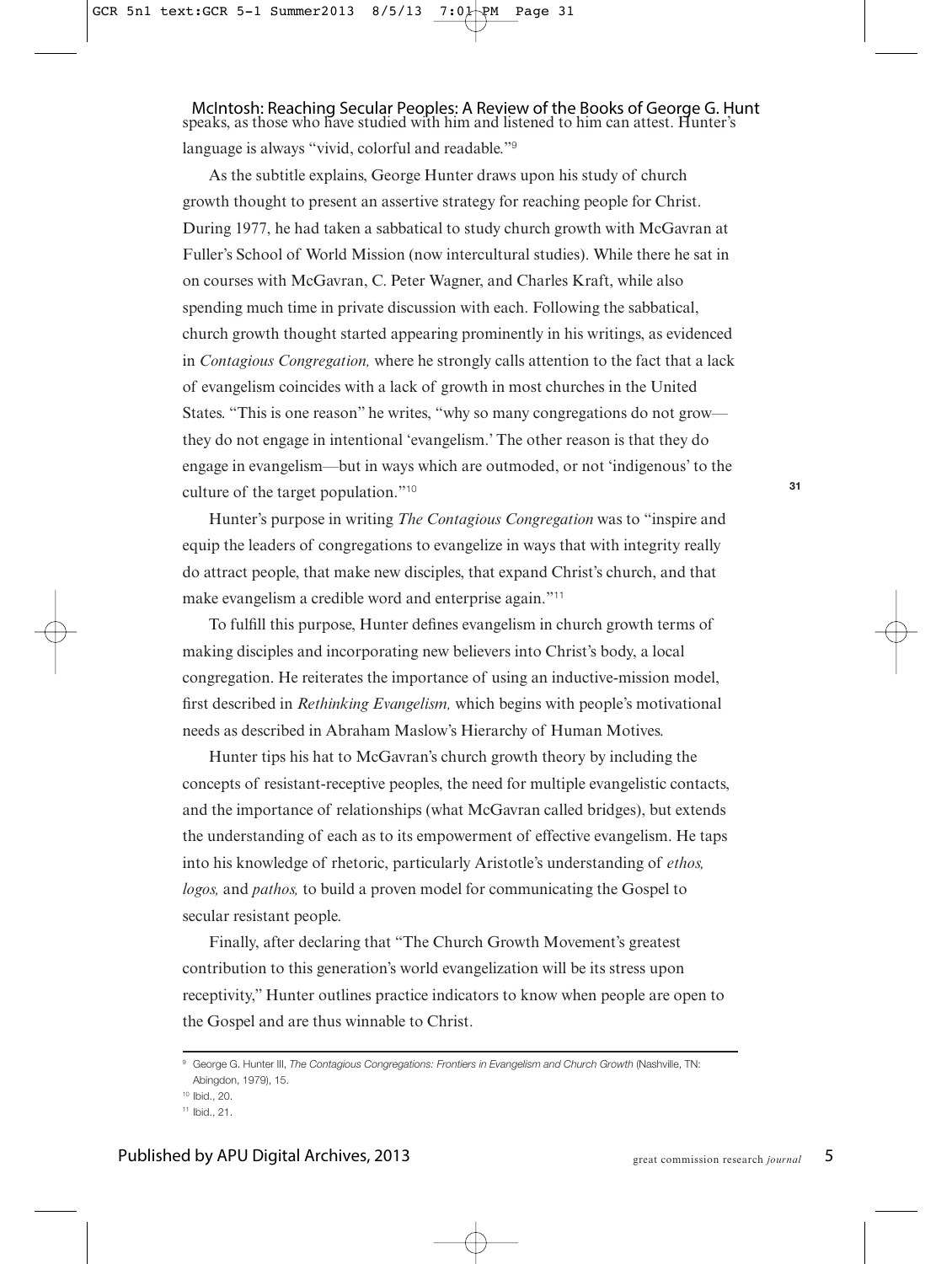#### **finding the way forward (1980)** Great Commission Research Journal, Vol. 5, Iss. 1 [2013], Art. 4

In the late 1970s, the Board of Discipleship produced the film *Finding the Way Forward,* to which George Hunter wrote a companion study guide by the same name. As a simple and practical guide, the book offered ideas for implementing evangelism and church growth strategies in local congregations. Specific steps are given on how to identify new people with needs a church might meet. It also offers insights on providing points of entry for newcomers, as well as clear ways to assimilate them after they are reached. Hunter made good use of the most relevant church growth insights of the time.

#### **church growth: strategies that work (1980 with Donald McGavran)**

Donald McGavran was invited to address a congress on evangelism for the United Methodist Church being held in Miami, Florida, in the late 1970s. About that time Lyle Schaller was editing a popular series of books called the *Creative Leadership Series* published by Abingdon Press. Since McGavran was not well known among Methodists in the United States at the time, Schaller suggested to George Hunter that he coauthor a book based on the lectures McGavran had presented at the congress on evangelism.

With McGavran's cooperation, Hunter took the four manuscripts that McGavran had used to lecture at the congress and turned them into three chapters on the history of church growth, training laity for church growth, and reaching new people through new congregations. Hunter then wrote an additional three chapters on using existing social networks for evangelism, motivating people for church growth, and helping smaller churches to grow. Hunter edited the chapters to make a very useful tool for local congregations. The book was widely read throughout the United States.

Hunter used his chapter in the book to continue introducing United Methodists to the research and discoveries of the Fuller Church Growth School of Thought. Building on research by C. Peter Wagner, McGavran, and Win Arn, he added his own examples from field research among Methodist congregations and further insights from the pen of Lyle Schaller. The book presented in simple terms the emerging strategic thinking about evangelism at the time.

## **. . . and every tongue confess: toward a recovery of our essential mission (1983)**

In 1981, Hunter received the Philip Award from the National Association of United Methodist Evangelists for his work in evangelism with the Methodist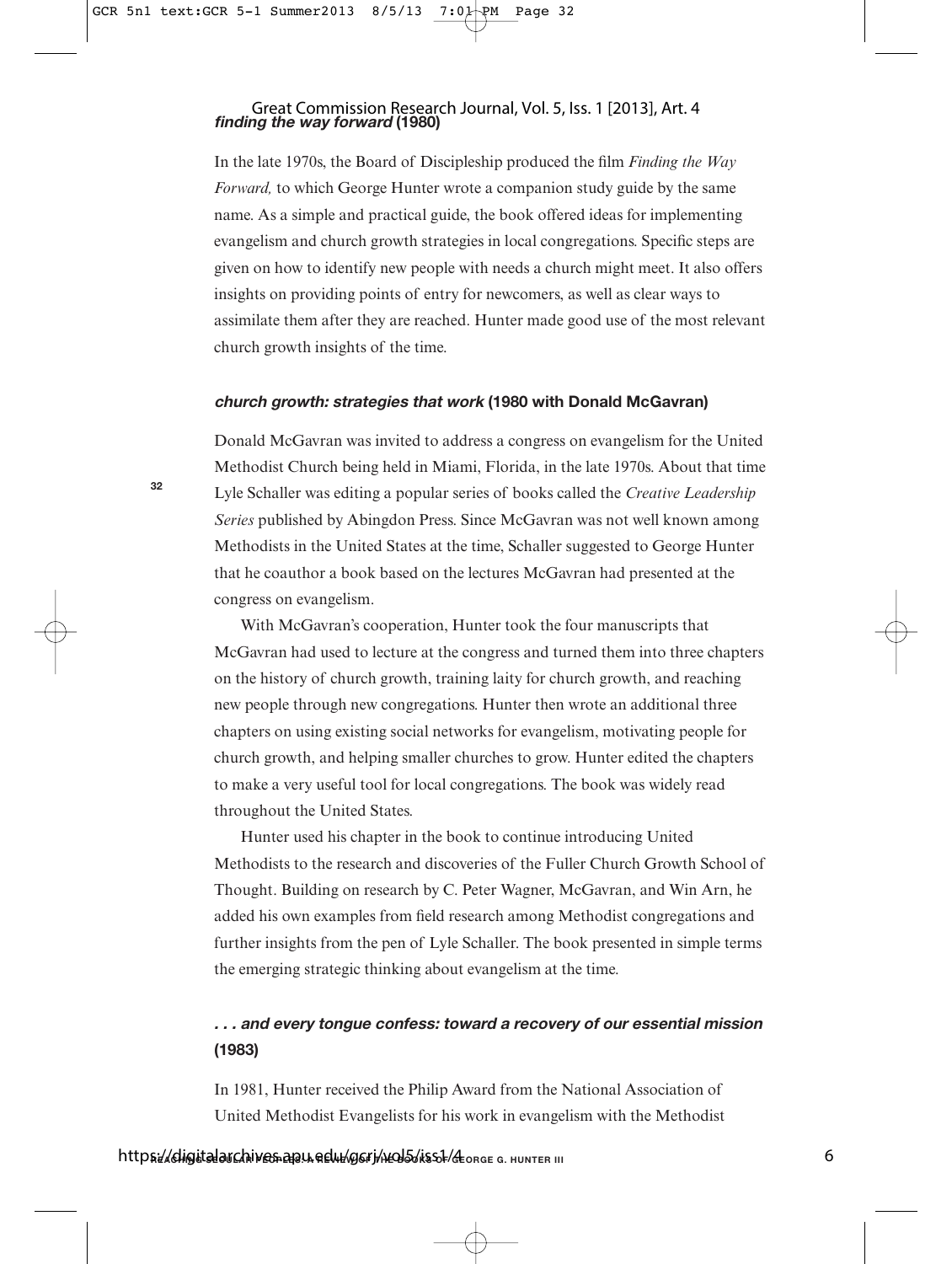church. His years of ministry as an evangelist, consultant, and denominational leader, however, led to his belief that the United Methodist Church no longer had a consensus understanding of its mission. Hunter suggests in . . . *and Every Tongue Confess* that the answer is found in the Bible. McIntosh: Reaching Secular Peoples: A Review of the Books of George G. Hunt

This book is the most direct Bible study that Hunter has written. In it he goes straight to Scriptures—Philippians, Romans, Acts, Haggai, Ezra, and Romans—to build a case "that every person's birthright is to have the opportunity to know the one true God whose Word and presence is mediated through Jesus, and to obey this God in life supremely, through the support and power of the messianic community."<sup>12</sup>

This book is a hidden treasure of theological and biblical rationale for God's mission of seeking and saving the lost. It is a treasure because it offers rich insights into well-known (Philippians, Acts, and Romans) and not so well-known (Haggai and Ezra) writings. It demonstrates effective strategies for communicating the Gospel in a time of religious pluralism, and debunks significant excuses for a lack of evangelistic practice in our churches. It is a hidden treasure because most leaders are unaware of, and certainly few have read, this challenging book. *. . . and Every Tongue Confess* clearly demonstrates that Hunter's understandings about effective evangelism are rooted solidly in biblical truth. While Hunter is not a "desk" theologian, his field theory rests on a solid theology.

#### **to spread the power: church growth in the wesleyan spirit (1987)**

Beginning with *To Spread the Power: Church Growth in the Wesleyan Spirit,* Hunter moved into a new phase of publications. While his early books mostly grew out of his work as a denominational leader, this book signaled a focus on a wider audience. As his earlier books had, to a great extent, reflected McGavran's church growth theory, this book incorporated more of Hunter's own research and thought.

Growing out of his own graduate and post-graduate studies of communication and applied behavioral sciences, *To Spread the Power* was a second-generation text on church growth. It was a groundbreaking book in that it was the first to seriously integrate John Wesley's strategies with modern church growth thought. Chapter two appropriately is titled, "John Wesley as Church Growth Strategist."

The book also extended and added fresh insights to the growing body of church growth knowledge by defining, explaining, and applying six mega strategies

<sup>12</sup> George G. Hunter III, . . . and Every Tongue Confess!: Toward a Recovery of Our Essential Mission (Nashville, TN: Discipleship Resources, 1983), 3–4.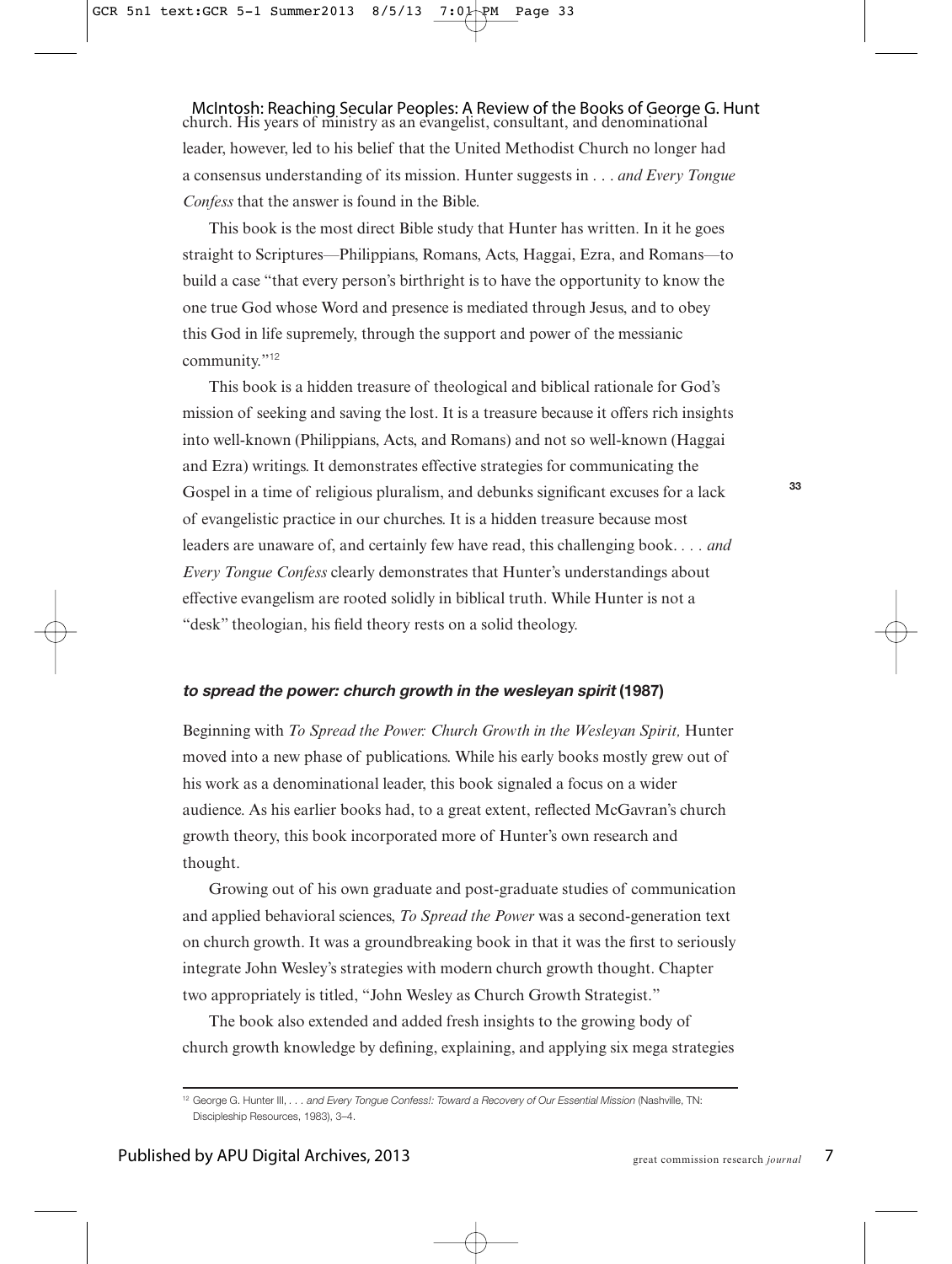Great Commission Research Journal, Vol. 5, Iss. 1 [2013], Art. 4<br>for church leaders: identifying receptive peoples, reaching out across social networks, multiplying recruiting units, ministering to people's needs, indigenizing the church's ministries, and strategic planning for a church's future.

In this book, Hunter introduces the beginning of a theme that he unpacks in future books: apostolic ministry. Here he writes of restoring apostolic confidence, advancing the apostolic movement, and the importance of evangelism in apostolic ministry.

#### **how to reach secular people (1992)**

**34**

If Hunter has been obsessed with anything, it is the desire to communicate the Gospel of Jesus Christ to truly secular people. When this book was released in 1992, he had been at it, that is studying how to reach secular people, for thirty years! The book opened the eyes of numerous church leaders to see and understand the secular peoples of Europe and North America.

*How to Reach Secular People* informed pastors that the Christian West (Christendom) was lost. It declared that modernity was spent. The book offered hope by defining and profiling secular people, offering useable insights on how to communicate to them, and describing how apostolic congregations and apostolic Christians could reach them.

As was his growing practice, Hunter inculcated church growth theory, ideas from John Wesley, and fresh perspectives from communication theory to the complicated task of reaching secular men and women. While his earlier books positioned Hunter as a specialist in church growth, this one established his credentials as the leading exegete of secular people for the church. The book is honest, comprehensive scholarship at its pragmatic best.

#### **church for the unchurched (1996)**

By the mid 1990s, what came to be known as seeker churches were in full bloom. Some churches that targeted seekers, another word for the unchurched, had grown to mega church size, capturing the imagination and press coverage of Christian and secular publications. Along the way, the seeker church approach to ministry gathered its share of criticism, which brought pain to some saints who fostered seeker strategies for church growth.

When *Church for the Unchurched* was released in 1996, it was immediately hailed as an apologetic for the seeker church movement, or rather what Hunter prefers to call apostolic congregations. Indeed Hunter did offer support for seeker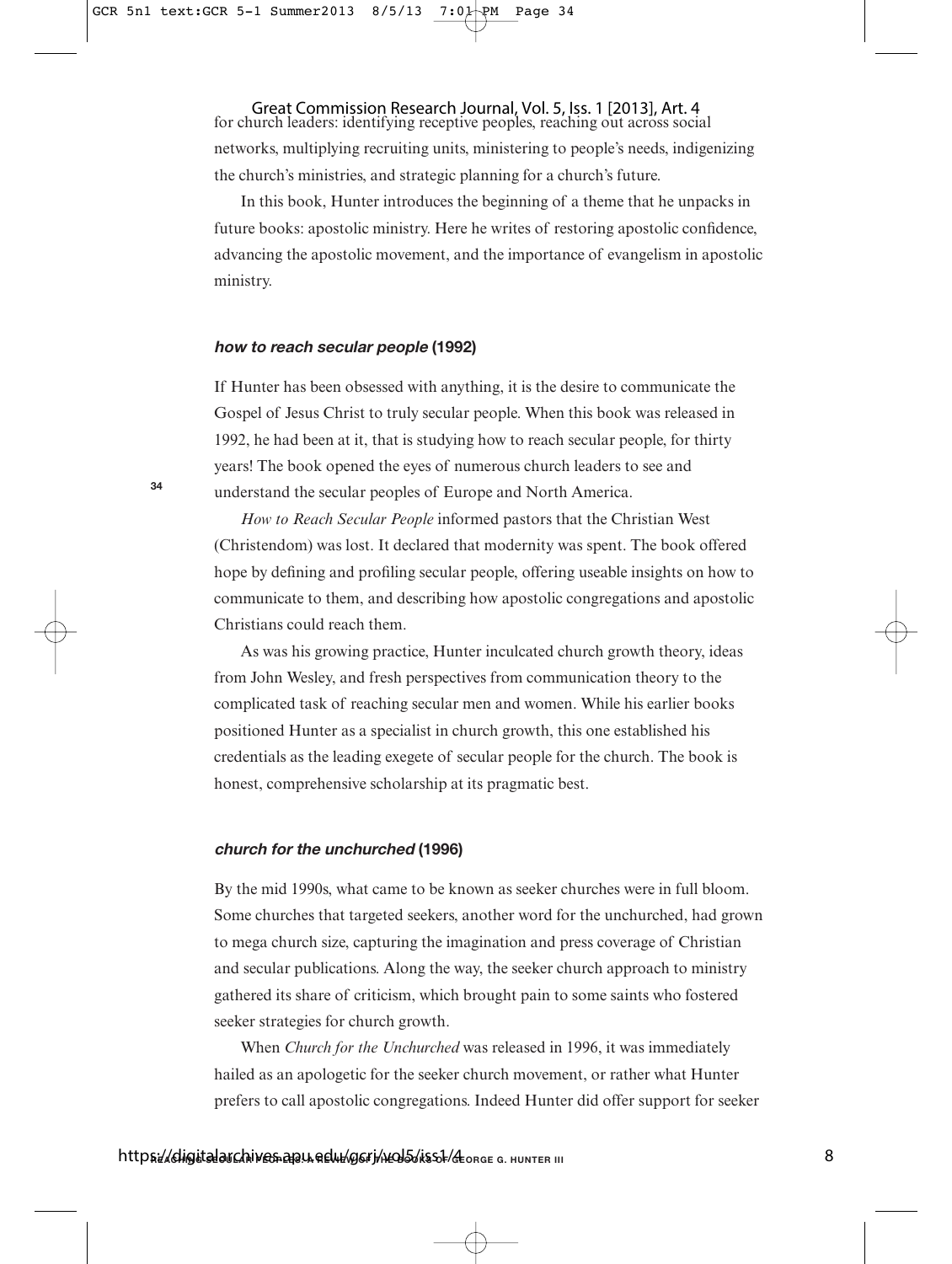services as a reemergence of what churches had always done: target special services toward the nonchurched. However, Hunter presented his views by expanding on a theme he had introduced in previous books: the apostolic church. McIntosh: Reaching Secular Peoples: A Review of the Books of George G. Hunt

Hunter defined an apostolic church as one where the leaders believed they and the church were called and sent "by God to reach an unchurched pre-Christian population."<sup>13</sup> He built on the concept of an apostolic church by relating old forms of ministry to this new concept. Specifically, he explained the features of an apostolic congregation, as well as how it could reach secular people, employ small groups, communicate the gospel, and be culturally relevant. If *How to Reach Secular People* was the more scholarly book, this one was the more popular in its applications.

### **the celtic way of evangelism: how christianity can reach the west . . . again (2000)**

Using the story of the fifth to ninth century Celtic Christian movement, Hunter advances his thought on the recovery of apostolic mission. In this popular book he captivates the reader through the telling of the story of Patrick's mission to Ireland. Throughout the story, Hunter demonstrates clearly that a new kind of church, an apostolic church, replaced the Roman parish church and thereby succeeded in winning the Celtic peoples to faith in Christ.

Patrick's mission to the Celtic people focused on being and doing church in a manner that suggests a mission ecclesiology for reaching the West again. Hunter describes five themes that may be helpful to evangelizing post-modern peoples today. First, Celtic Christians evangelized as a team. Second, Patrick's mission "prepared people to live with depth, compassion, and power in mission."<sup>14</sup> Third, Celtic evangelization incorporated imaginative prayer that engaged people's feelings as well as their minds. Fourth, the Celtic approach placed a high value on hospitality by welcoming strangers, guests, and refugees into the communion. Fifth, Patrick reversed the Roman model (presentation, decision, fellowship) and thereby created a Celtic model (fellowship, presentation, decision).

It was this last strategy that captured the essence of a new way to reach secular people. Hunter describes this approach as follows. "(1) You *first* establish community with people, or bring them into the fellowship of your community of faith. (2) Within fellowship, you engage in conversation, ministry, prayer, and

<sup>&</sup>lt;sup>13</sup> George G. Hunter III, Church for the Unchurched (Nashville, TN: Abingdon, 1996), 28.

<sup>&</sup>lt;sup>14</sup> George G. Hunter III, The Celtic Way of Evangelism: How Christianity Can Reach the West . . . Again (Nashville, TN: Abingdon, 2000), 47.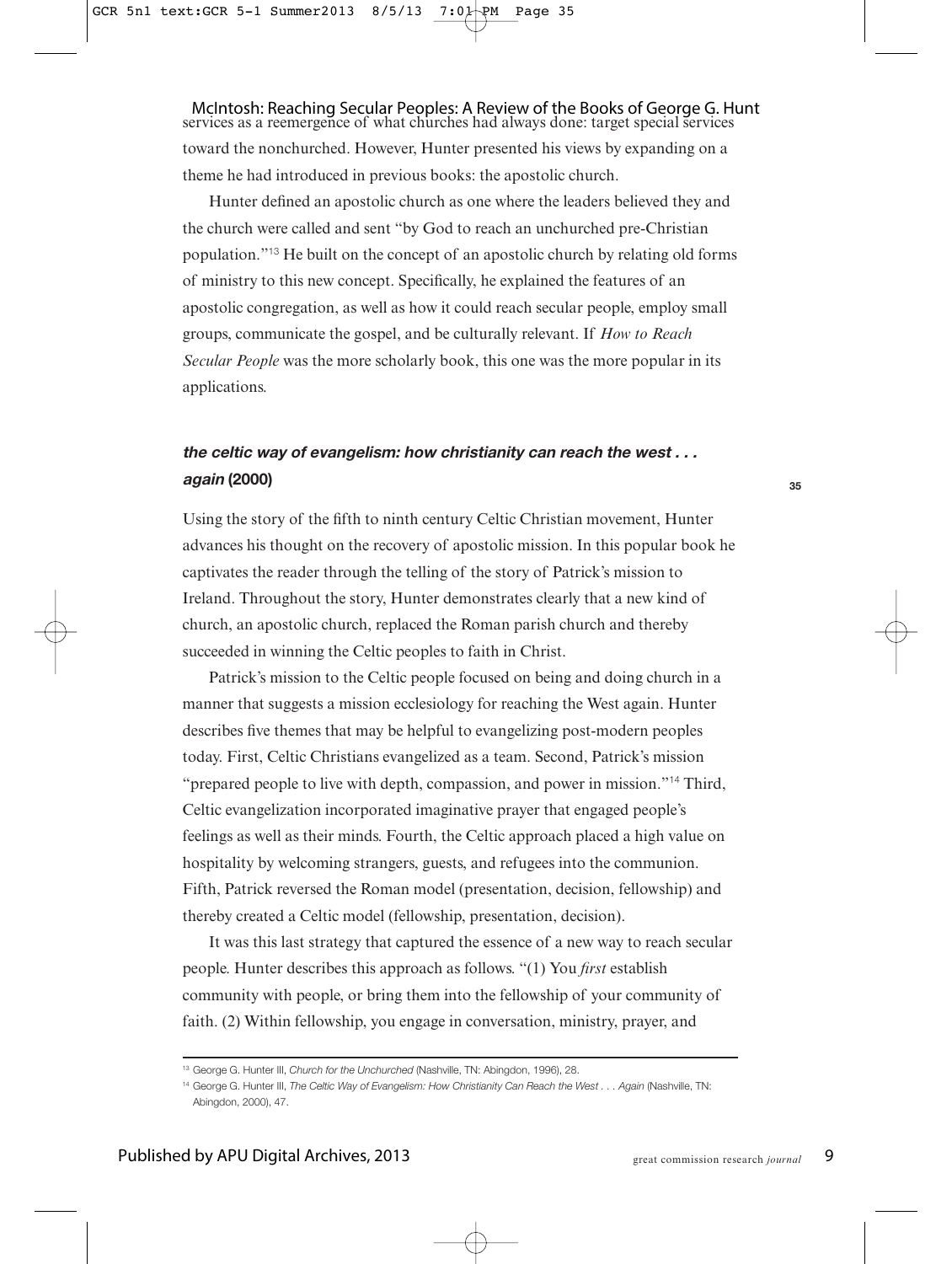worship. (3) In time, as they discover that they now believe, you invite them to commit."<sup>15</sup> At the time of writing, this Celtic way of evangelism was startling to the minds of church leaders in the West, but today it is considered the wise approach. Great Commission Research Journal, Vol. 5, Iss. 1 [2013], Art. 4

#### **leading & managing a growing church (2000)**

The challenge of doing ministry in an apostolic manner is formidable. Transitioning an older congregation steeped in doing church the Roman way to doing church in a Celtic way is fraught with unprecedented barriers. Thus, Hunter wrote *Leading & Managing a Growing Church* to fill in the missing link of how to lead and manage a turnaround church.

Hunter writes the book in three sections. The first four chapters help Christian leaders "get on board" with management principles. Chapters five through nine describe essential management concepts of analyzing, planning, organizing, delegating, appraising, and controlling. Finally, in chapter ten, a "Breakthrough Project" model for turning around a church is presented. The Hunter Congregational Health Questionnaire is offered as a resource for discovering the current situation of a congregation.<sup>16</sup>

While *Leading and Managing a Growth Church* at first appears to depart from the theme of apostolic ministry, it fits naturally into the flow of change management. Moving a church into an apostolic frame of mind takes significant leadership and management skills. This book is a tool to help church leaders move congregations into a new paradigm of apostolic ministry.

#### **radical outreach: the recovery of apostolic ministry & evangelism (2003)**

In *Radical Outreach,* Hunter continues to unpack the concept of apostolic ministry in greater detail. The book was written to be a textbook for a three-hour Master of Divinity course in Apostolic Ministry at Asbury's School of Theology. Using a composite fictional congregation called Old East Side Church, Hunter challenges all churches to reach three categories of populations: pre-Christian secular people, those often thought of as hopeless, and recent immigrants.

Hunter builds the book on Paul's prescription for church renewal in First and Second Corinthians. While the Corinthian church was dysfunctional, it was also a church on mission. In contrast to current books on church health and/or renewal,

<sup>15</sup> Ibid., 53.

<sup>16</sup> George G. Hunter III, Leading & Managing a Growing Church (Nashville, TN: Abingdon, 2000), 10.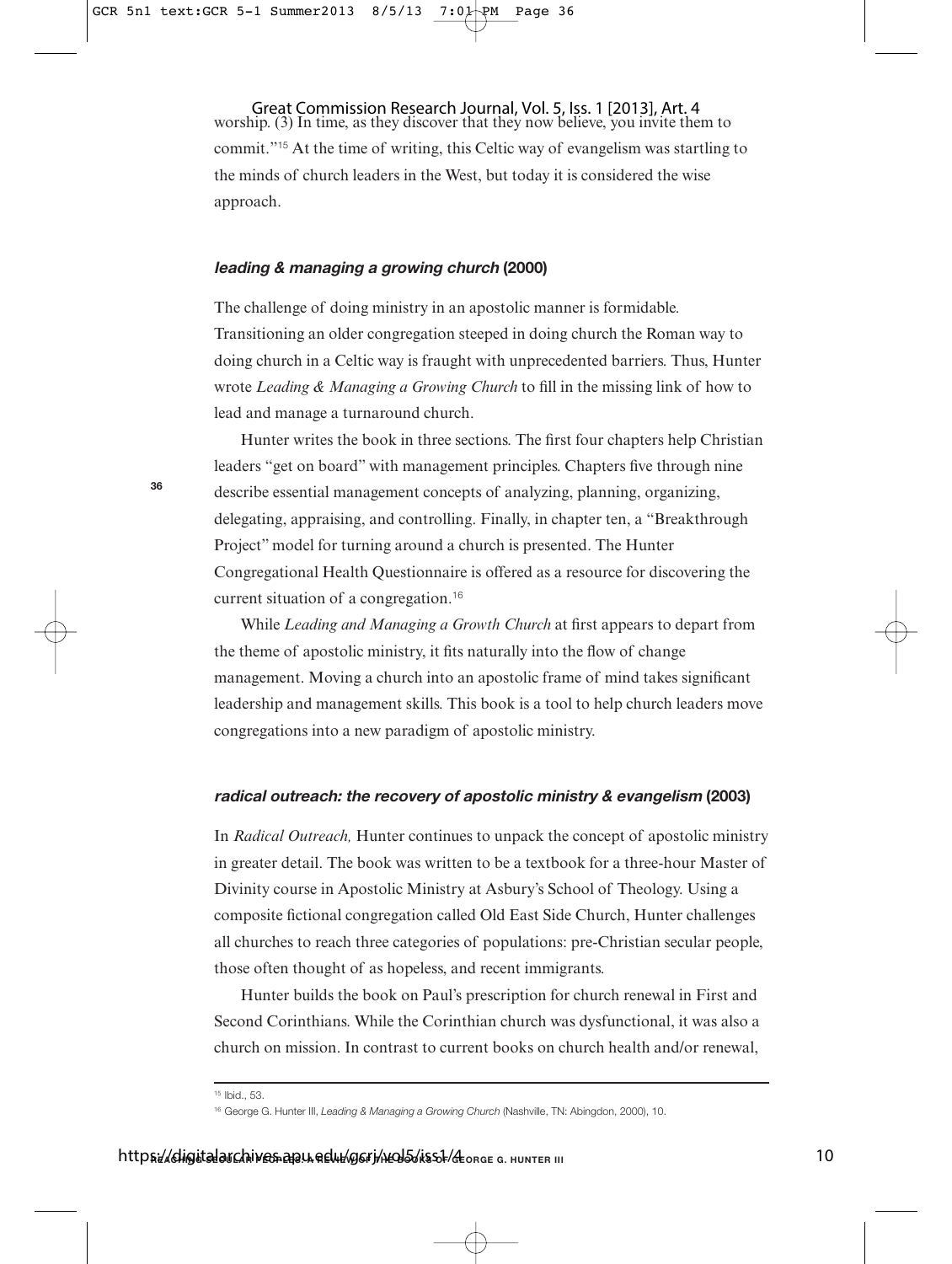#### *Radical Outreach* declares, "Churches are not called to become 'renewed' or McIntosh: Reaching Secular Peoples: A Review of the Books of George G. Hunt

'healthy' first, and then to reach out. Pathological churches experience renewal and greater health as they abandon their narcissism, reach out, and experience new people who have just discovered grace entering their ranks."<sup>17</sup>

Many of the standard church growth themes—cultural relevance, empowered laity, hospitality, and evangelistic conversation—are restated in new ways. However, the importance of ministry with so-called impossible people is introduced in chapter five. In this chapter, Hunter deftly describes the use of recovery ministries for outreach to secular people. Paul Rader, who wrote the forward to the book, says, "This chapter on addiction alone is worth the price of the book."<sup>18</sup>

#### **christian, evangelical & . . . democrat? (2006)**

At first glance, *Christian, Evangelical & . . . Democrat?* appears to be way out of the mold of a George Hunter book. A close read, however, discovers that it carries the same desire as all of his books, that is, to reach secular people.

The book does challenge the idea that Christian Democrat is an oxymoron, similar to "jumbo shrimp," "just war," or "working vacation." However, Hunter's concern is not just to make a social commentary. Rather he is "concerned for the soul and the credibility of evangelical Christianity."<sup>19</sup>

Specifically, Hunter writes to encourage Christians to remain active in all political parties, indeed all segments of society, in order to bear testimony to the availability of new life in Jesus Christ. He writes, "My 'agenda' is to encourage evangelical Christians to (once again) love Democrats as well as Republicans, and to be involved as 'salt' and 'light' in both parties (once again), and to invite pre-Christian Democrats (and Republicans) to become followers of Christ."<sup>20</sup>

## **the apostolic congregation: church growth reconceived for a new generation (2009)**

With *The Apostolic Congregation,* Hunter connects full circle his church growth roots and his apostolic passion for extending the grace of Christ to all peoples. He "restates core Church Growth principles and insights, but he also extends the

<sup>17</sup> George G. Hunter III, Radical Outreach: The Recovery of Apostolic Ministry & Evangelism (Nashville, TN: Abingdon, 2003), 26.

<sup>18</sup> Ibid., 11.

<sup>19</sup> George G. Hunter III, Christian, Evangelical & . . . Democrat? (Nashville, TN: Abingdon, 2006), 4.

<sup>20</sup> Ibid., xiv.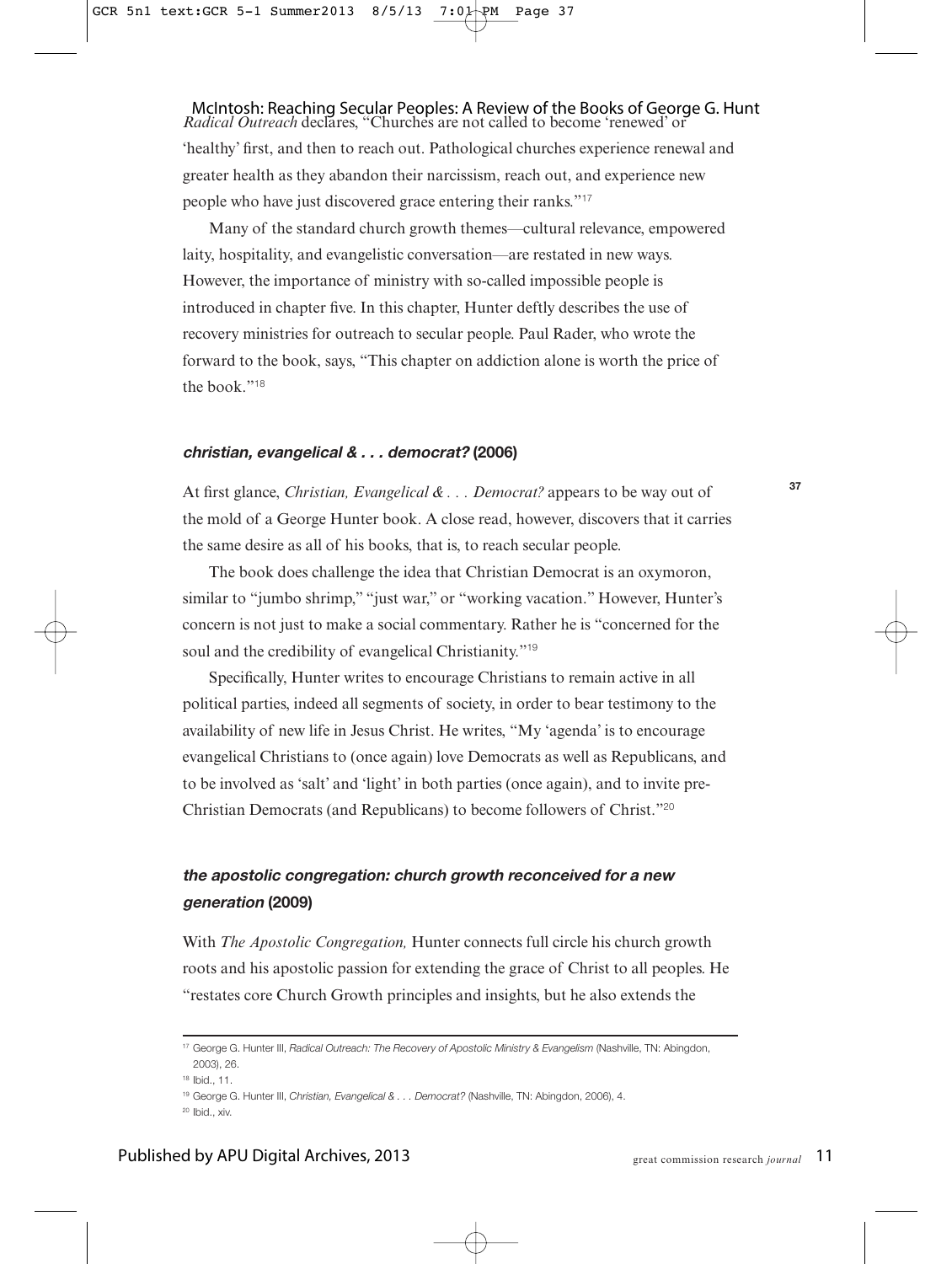categories and enlarges the knowledge about conversion evangelism beyond what is already known."<sup>21</sup> Great Commission Research Journal, Vol. 5, Iss. 1 [2013], Art. 4

*The Apostolic Congregation* does not simply dress up old ideas in new garb but offers original designs for making disciples. Catalytic growth, proliferation growth, movemental growth, and apostolic growth provide increased understanding on how to reach secular people in today's post-Christian context.

Hunter not only explains what church growth really means and why it is needed, but he also describes apostolic Christianity's main business—making disciples of the nations for Jesus Christ!

#### **summary thoughts**

**38**

Looking back from today's vantage point, it is surprising to see how far ahead of his time George Hunter was in his understanding of evangelism and other church issues. Note the following examples.

First, today it is fashionable to declare that Christendom is dead and that we are now living in a post-Christian age where the older forms of evangelistic outreach no longer work. However, Hunter was declaring this as far back as 1971, when he wrote, "Christendom is grasping its last breaths, and fundamentalist and pietistic forms of evangelism have largely failed to confront post-Christendom man in his depths or in his systems for change."<sup>22</sup>

Second, he was one of the first writers to note the prevalence of a consumerorientation in churches, while highlighting its impact on evangelism and church growth.

Third, he is the first person to thoroughly interpret church growth thought for a Wesleyan audience.

Fourth, he weds sound theological understanding and academic rigor in the cause of evangelism, while combining careful field research with cogent language to express ancient principles for reaching secular peoples.

Fifth, while he works out of a Wesleyan theological and historical tradition, Hunter engages readers across all theological spectrums with an irenic spirit of grace, cooperation, and collegiality.

Sixth, Hunter likes to approach today's evangelistic challenge historically. This is another of his contributions to the literature and practice of mission

<sup>&</sup>lt;sup>21</sup> George G. Hunter III, The Apostolic Congregation: Church Growth Reconceived for a New Generation (Nashville, TN: Abingdon, 2009), xi.

<sup>&</sup>lt;sup>22</sup> George G. Hunter III, (ed), Rethinking Evangelism: a Symposium (Nashville, TN: Tidings, 1971), 6.